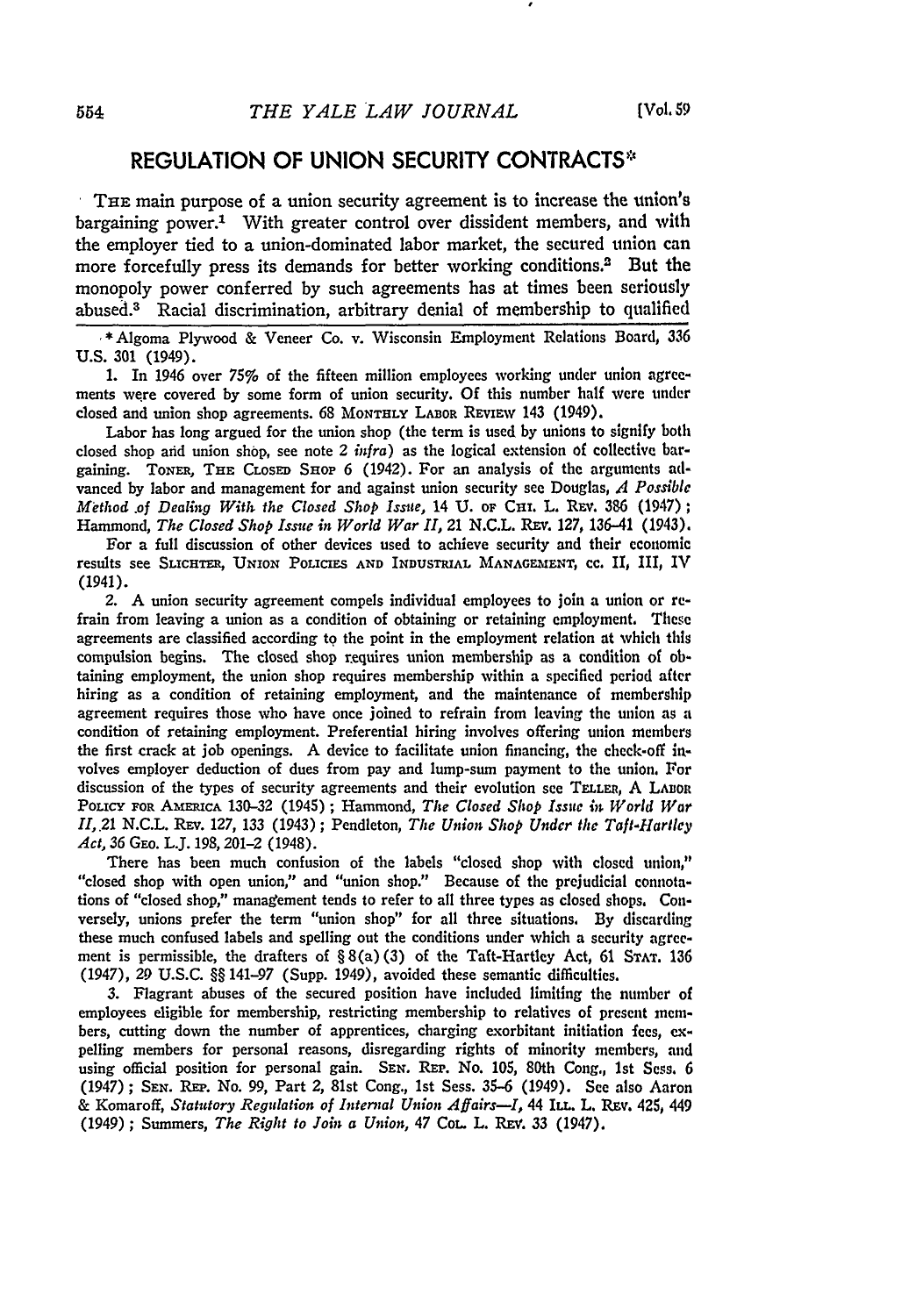applicants, expulsion without cause, and plain racketeering have buttressed the argument that the fate of persons seeking employment should not be left to the unregulated terms of union security contracts. Ideally, union selfdiscipline is the corrective for these abuses, but the unconcern of many labor groups4 has caused both state and federal governments to step into the field.

In those states which have extensively regulated security contracts,<sup> $5$ </sup> the measures vary from complete prohibition to a requirement that the number of workers desiring an agreement be certified. **By** statute or constitutional amendment the closed shop has been outlawed in sixteen states and closely regulated in five others.<sup>6</sup> Many states ban the compulsory check-off.<sup>7</sup> Fair

4. Union leaders say the abuses are too insignificant to justify legislation curbing them. SEN. REP. No. 99, Part 2, 81st Cong., 1st Sess. 36 (1949). Though this may **be** true from the national union's standpoint, it is a poor answer to the individual arbitrarily denied the right to livelihood. SEN. REP. No. **99,** Part 2, 81st Cong., 1st Sess. **37-8** (1949).

**S.** Although the early tendency was for courts to hold security agreements void as an illegal restraint of trade, Christensen v. People, 114 IlL **App.** 40 (1904), *aff'd* **216** *I1. 354, 75* N.E. **108 (1905),** Brennan v. United Hatters, *73* N.J.L. 729, **65** At. **165 (1906),** most courts now uphold these agreements. But even today some hold that a closed shop contract with a dosed union is void if it affects substantially all the employees in the community. Four Plating Co. v. Mako, 122 N.J. Eq. **298,** 194 **AtL 53** (Ch. 1937).

Individual employer-employee agreements not to join a union ("yellow dog contracts") were banned by legislation couched in terms which could also cover agreemealts to join a union. See, e.g., **CA..** LABOR **CODE** § **921** (1943) (enacted in **1933).** A group of "Baby Wagner" Acts enacted in the 1930's required the union requesting a security agreement to be the collective bargaining agent designated by vote of a majority of employees. See Mass. ANN. Laws c. 150A, § 4(3) (1942) (enacted in 1937); DAUGHERTY, **LABoR** PRoBLEFms IN **Aa!ERICAN** INDUSTRY **958** (5th **ed.** 1941). During World War **II** and after, state legislatures began extensively regulating all forms of security agreemerits. Dodd, *Some State Legilatures Go to War--On Labor Unions,* **29** IowA L. REv. 148 (1944).

6. See, *e.g.,* Ariz. Sess. Laws 1947, c. 81, **p.** 173; NE:. CoNsr. **Art. XV,** § **13; N.C.** Laws 1947, c. 238, § 2. These statutes were upheld against the claim that they violated the equal protection and due process clauses of the 14th Amendment in **A.** F. of L v. American Sash Co., **335** U.S, **538** (1949), and Lincoln Union v. Northwestern Co., Whitaker v. North Carolina, **335** U.S. 525 (1949). Other states outlawing all forms of union security are Arkansas, Delaware, Florida, Georgia, Iowa, Louisiana, Maryland, Nevada, North Dakota, South Dakota, Tennessee, Texas and Virginia. For citations see **A.** F. of L. v. American Sash Co., **335 U.S.** 554, n.12 (1949).

Three states require a supervised vote before security agreements are valid. Cow. **STAT.** ANN. c. **97,** §94(6) subsec. **(1)** (c) (Supp. 1947) (three-fourths majority); KAN. **GEN. STAT.** §44-809(4) (Cum. Supp. 1947) (simple majority); Vxs. **STAT. §111.06 (1)** (c) subsec. 1 (1947) (two-thirds majority).

New Hampshire and Massachusetts allow a security agreement only if there is *no* discrimination. See notes 9 and **37** *infra.*

7. The statutes require that an employer deduct union dues or assessments only with consent of the employee. See, *e.g.,* Wis. **STAT.** § **111.06(1)** (i) (1947) (individual consent required); PA. **STAT. ANN.** tit. 43, § 211.6(f) (1941) (authorization **by** majority of bargaining unit as well as individual consent).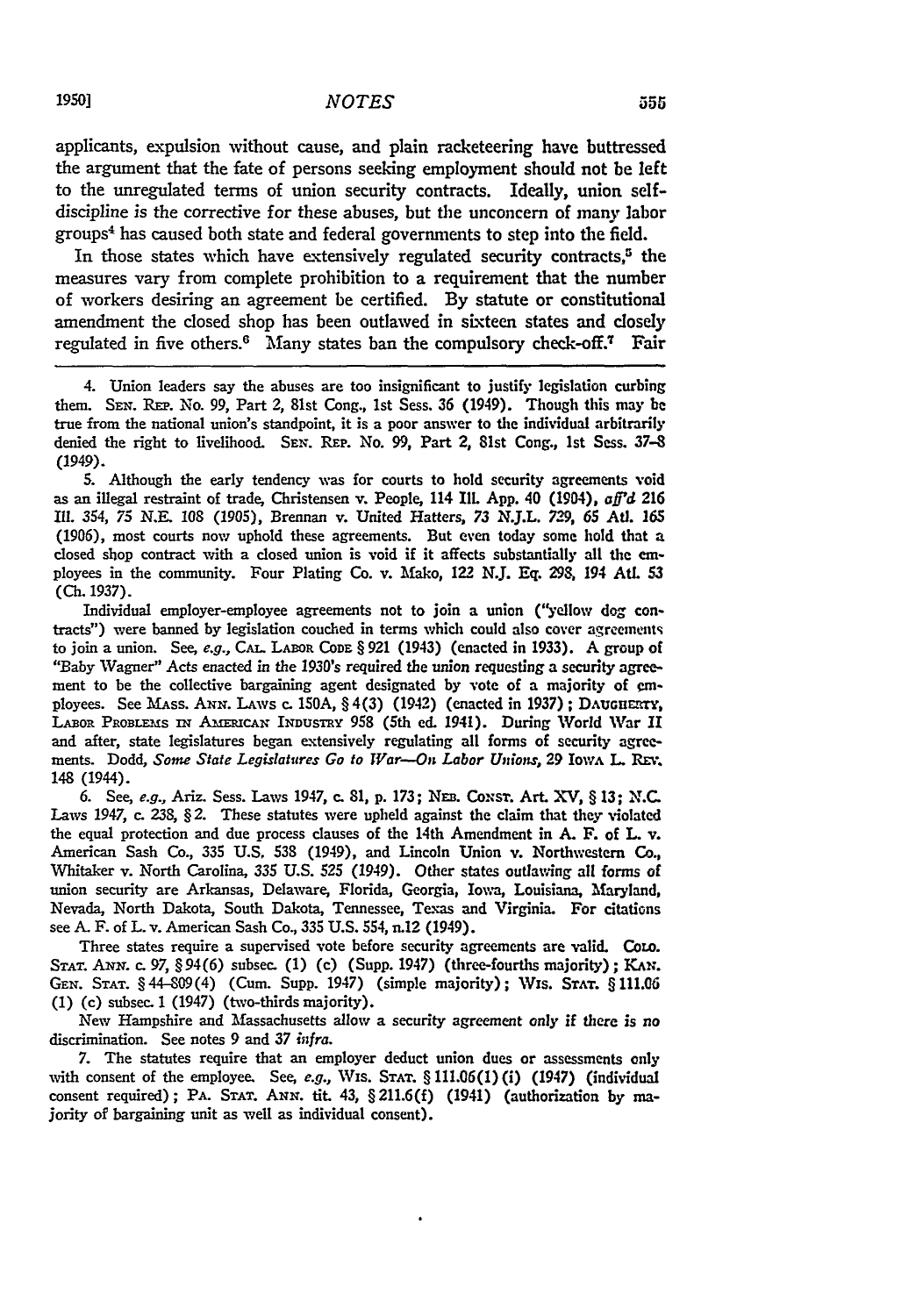employment practice acts control membership discrimination in eight states **;8** other statutes make non-discrimination a condition of approval of a closed or union shop agreement.<sup>9</sup> In some states statutory regulation of internal union affairs includes measures which insure due process in expulsion cases and require financial statements to members and supervision of officer elections.<sup>10</sup> While most state courts have upheld union security agreements in the absence of statute.<sup>11</sup> one has held the closed shop illegal if the secured union discriminates against qualified applicants.<sup>12</sup>

For the large number of states which do not regulate security agreements, the problem has been left to Congress. Congressional entry into the field with the Wagner Act<sup>13</sup> in 1935 was not accompanied by a positive national policy favoring union security,<sup>14</sup> but since the Act required employers to bargain

9. Some require a contract clause against discrimination. KAN. GEN. STAT. ANN. §44-809(14) (Cum. Supp. 1947); N.H. REv. LAWS c. 212, §21-a (1942). Others require termination of agreements when the state labor board finds the union guilty of "unreasonably" refusing to admit members. COLO. **STAT. ANN.** c. 97, §94(6) subsec. (1) (c) (Supp. 1947) ; Wis. **STAT.** § 111.06(1) (c) subsec. 1 (1947). As to discrimination provisions generally, see Murdock, *Some Aspects of Employee Democracy Under the. Wagner Act,* 32 CORN. L.Q. **73,** 87 (1946).

**10.** For a discussion of the legal and practical problems of controlling internal union affairs see Aaron & Komaroff, *Statutory Rcgulation of Internal Union Affairs-1, 44* **ILL.** L. Rav. 425 (1949); Comment, *State Regulation of Labor Unions,* 42 **ILL.** L. *Rrv.* 505 (1947).

11. See note 5 *supra.*

12. California courts refuse to enforce closed shop contracts when they are used against racial minorities denied equal membership in the union. James v. Marinship Corp., 25 Cal.2d 721, 155 P.2d 329 (1944); Williams v. Int'l. Brotherhood of Boilermakers, 27 Cal.2d 586, 165 P.2d 903 (1946). The Supreme Court has held that the certified bargaining representative must represent all employees without hostility and in good faith even though they are not eligible for union membership. Steele v. Louisville & N.R.R., **323** U.S. 192 (1944). But decisions of this kind seldom eliminate union discrimination. See Aaron & Komaroff, *Statutory Regulation of Internal Union Affairs -1I,* 44 ILL. L. REv. 425, 435-8 (1949).

**13.** National Labor Relations Act, 49 **STAT.** 449 (1935), **29** U.S.C. §§ 151-66 (1946).

14. While the proviso of § 8(3) of the Act permitted discharge of employees pursuant to a security clause without such action constituting an unfair labor practice, Congress denied an intent to sanction the closed shop, to impose it on all industry, or to legalize it in a state where it was against public policy. SEN. REP. No. *573,* 74th Cong., 1st Sess. 11 (1935); H.R. REP. No. 1147, 74th Cong., 1st Sess. 19 (1935). The Supreme Court has interpreted the proviso as merely disclaiming a national policy hostile to the closed shop. Algoma Plywood Co. v. Wisconsin Employment Relations Board, **336** U.S. 301, 307 (1949). See also 93 Cong. REC. 6519-20 (1947).

<sup>8.</sup> CONN. **GEN. STAT.** §§ 7400-7407 (1949); MASS. **ANN.** LAWS **c.** *6,* § 56 and **c.** 151b (Supp. 1948); **N.J.** REv. STAT. § 18:25 (Cum. Supp. 1945); N.M. Laws 1949, **c.** 161; N.Y. **EXECUTVE** LAW §§ 125-136; Ore. Laws 1949, c. 221; R.I. Laws 1949, c. 2181; WASH. REV. STAT. ANN. §§ 7614-20 to 7614-30 (Supp. 1949). Under these acts an appointed commission is charged with investigating all cases of discrimination because **of** race, color, religion or national ancestry. Upon complaint by an aggrieved person, hearings are held and necessary orders issued; court enforcement may follow if required.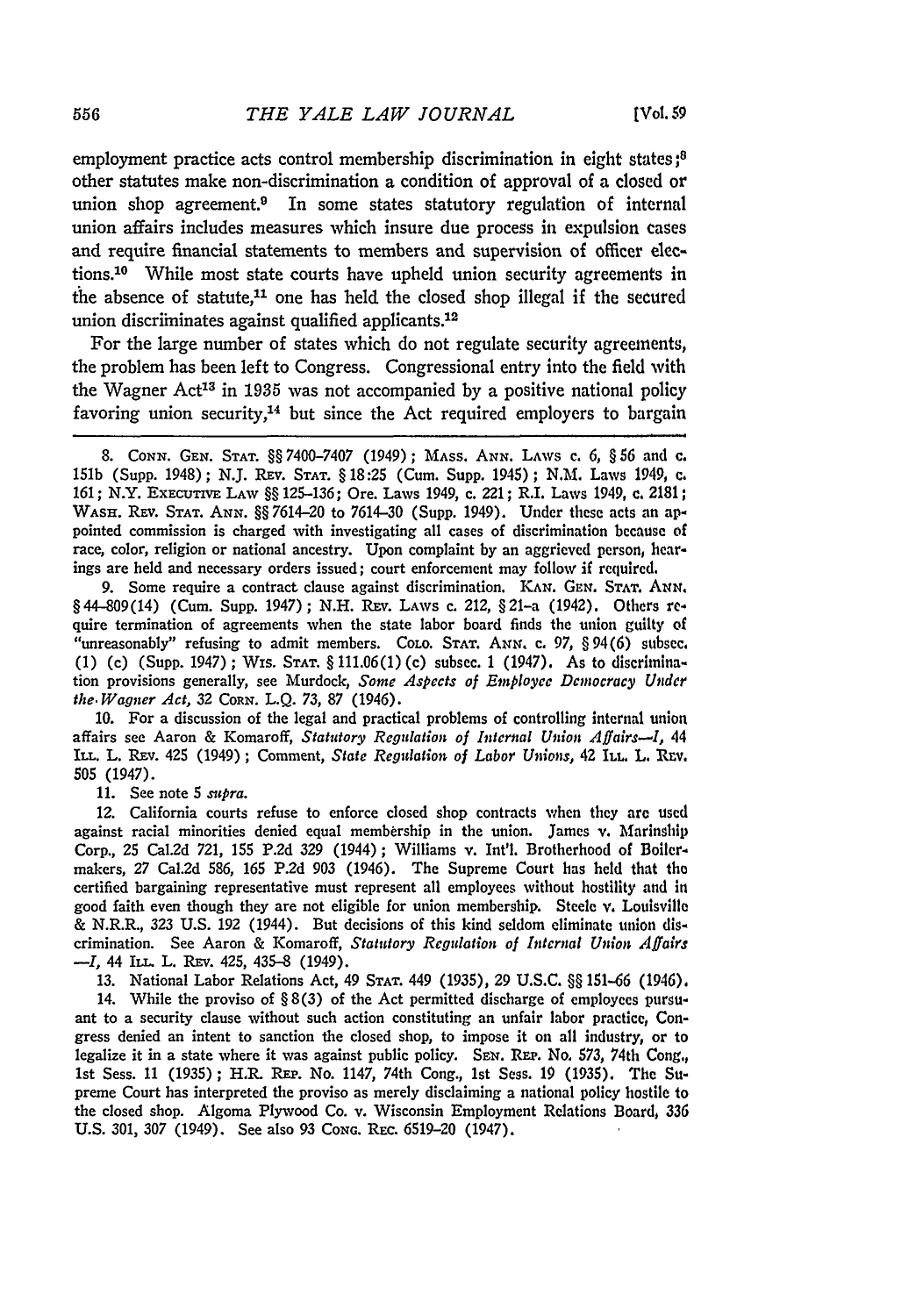collectively, many security agreements resulted.15 During 'World War II 'the War Labor Board resolved bickerings over union security **by** imposing maintenance of membership agreements regardless of state statute.<sup>10</sup> Since then, congressional views on union bargaining power have been less benign. The Taft-Hartley Act<sup>17</sup> makes a closed shop agreement unenforceable and permits the union shop only if a majority of the bargaining unit approves.<sup>18</sup> The Act further restricts membership policing by abolishing'the compulsory check-off<sup>19</sup> and by allowing unions to require dismissal only of members expelled for non-payment of dues.<sup>20</sup> While the Act specifically provides that nothing in it should be construed as making union security agreements legal in jurisdictions which prohibit them,<sup>21</sup> until recently there was some question whether states may regulate security agreements with statutory provisions failing short of complete prohibition, but more stringent than those of the federal act. In *Algoma Plywood & Veneer Co. v. Wisconsin Employment Relations Board <sup>2</sup>*the Supreme Court held that they could.

The Wisconsin Board had ordered the Algoma Company, which was engaged in interstate commerce, to reinstate an employee discharged in accordance with a maintenance of membership agreement. The Board declared the security contract invalid unless approved by two-thirds of the workers as required by the Wisconsin Employment Relations Act.<sup>23</sup> Both employer and union protested that the Taft-Hartley Act suspended the Wisconsin Act for businesses engaged in interstate commerce; and that the security contract was valid because a majority of the workers had voted in favor of the agree-

17. Labor Management Relations Act, 61 **STAT.** 136 (1947), 29 U.S.C. §§ 141-97 (Supp. 1949) (Taft-Hartley Act).

**18.** Modifying the proviso of § 8(3) of the N.L.R.A., § 8(a) (3) of the Taft-Hartley Act allows only those compulsory membership agreements which are approved by a majority of the employees affected and which allow the lapse of a thirty day period after hiring before the new employee must join the union.

**19.** 61 **STAT.** 136, §302(c)(4) (1947), 29 U.S.C. §186(c)(4) (Supp. 1949).

*20. 61 STAr. 136,* §8(a)(3) (1947), 29 U.S.C. §158(a)(3) (Supp. 1949). In restricting discharge to those cases in which expulsion was for failure to pay dues, § 8(a) (3) and § 8(b) (2) limit what has been traditionally called a "union shop," *ie.,* one in which union expulsion for any reason worked automatic discharge. See Pendleton, *The Union Shop Under The Taft-Hartley Act, 36 GEo. L.J. 198, 211-12 (1948).* 

21. 61 **STAT.** 136, §14(b) (1947), 29 U.S.C. § 164(b) (Supp. 1949).

23. Wis. **STAT.** § 111.06 (1)(c) subsec. 1 (1947).

<sup>15.</sup> See Note, 33 **VA.** L. REv. 521 (1947).

**<sup>16.</sup>** With the advent of World War II unions demanded closed and union shop agreements to maintain their position in rapidly expanding war plants while management asked for a moratorium on union security. As a compromise the Board forced adoption of maintenance of membership agreements. These agreements were upheld despite contrary state legislation. *E.g.,* Int'l Brotherhood of Paper Makers v. Wisconsin Employment Relations Board, 245 Wis. 541, 15 N.W.2d 806 (1944). For a full discussion see Hammond, *The Closed Shop Issue In World War II*, 21 N.C.L. REV. 127, **169-200** (1943).

*<sup>22. 336</sup>* U.S. 301 (1949).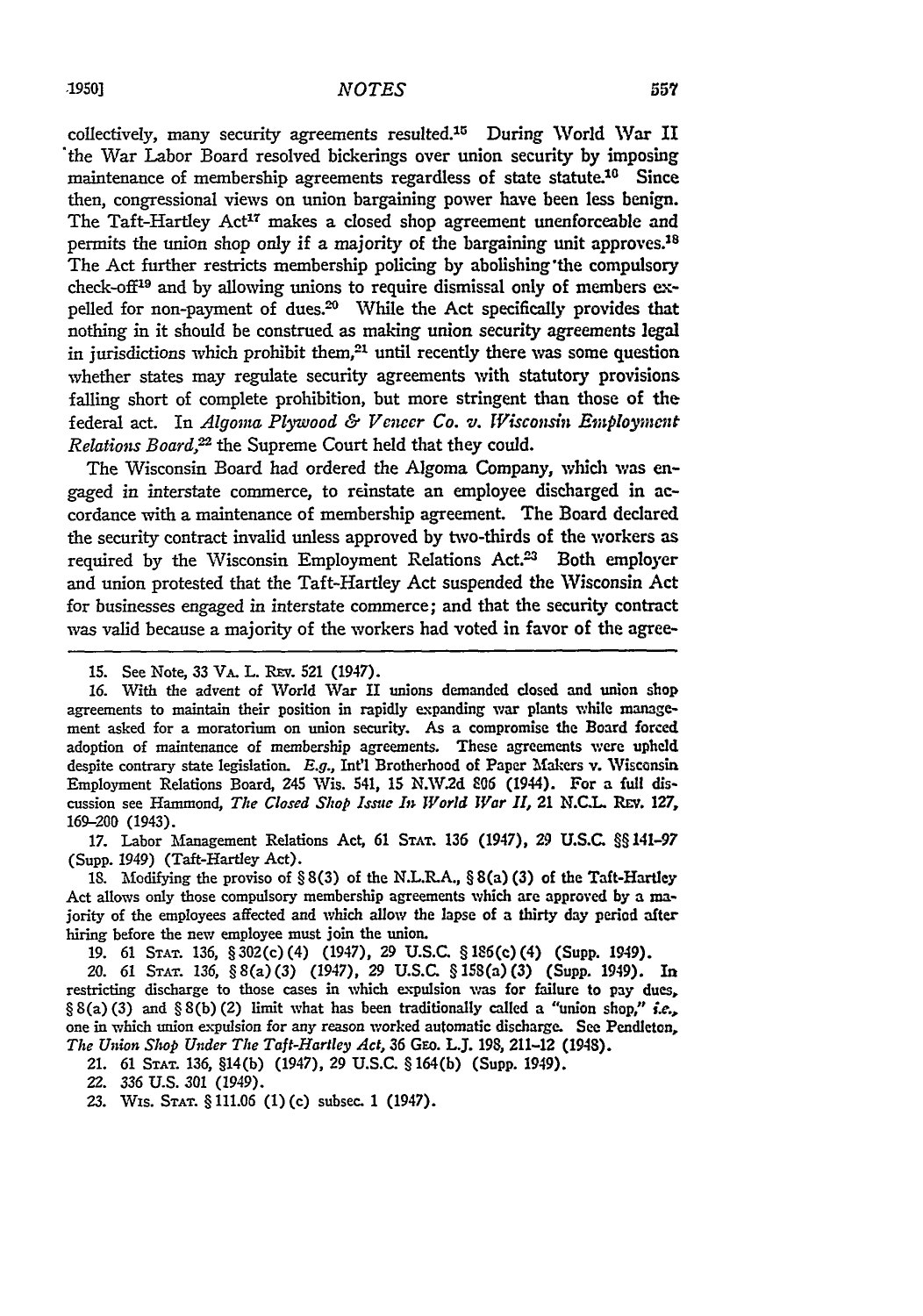ment as the federal Act required.<sup>24</sup> The Court upheld the Wisconsin Board on the ground that Congress had not completely occupied the field. Since' only two states now have requirements for greater than majority approval of union security agreements, $25$  the immediate effect of the decision is limited; but in the field of union abuse of its monopoly position the implications of the decision are large. Under the *Algoma* decision state regulation can now invalidate security agreements of a union even though the employer is engaged solely in interstate commerce and the agreements are made in strict compliance with federal law.

While this decision opens the way **for** constructive state legislation, prior history gives little indication that the opportunity will be realized. Whether motivated **by** an estimable desire to further the interest of prospective employees, or merely **by** the desire to cripple unions, state regulation has overlooked the different functions performed **by** security agreements in different industries. In short-term skilled occupations such as the building trades, and in short-term unskilled occupations such as stevedoring, the closed shop with union hiring serves both employer and employee.<sup>26</sup> In relatively permanent, mass production employment, union hiring is unfeasible and unions have sought security agreements only to enhance their bargaining power.21 **Ig**noring these differences and overlooking the very real contribution union security has made to industrial peace<sup>28</sup> and union responsibility in some in-

24. The company and union contested the jurisdiction of the Wisconsin Employment Relations Board on the ground that the NLRB **had** exclusive authority under § 10(a) of the Labor Management Relations Act, **61 STAT. 136** (1947), **29 U.S.C.** § 160(a) (Supp. 1949), and asserted that the Wisconsin statute, Wis. STAT. **111.06 (1)** (c) subsec. 1 (1947) was repugnant to § 8(a) (3) of the L.M.R.A., **61 STAT. 136** (1947), **29 U.S.C.** 158(a) **(3)** (Supp. 1949), because the federal statute required a smaller majority than the state act.

**25.** Wisconsin and Colorado. See note 6 *supra.*

**26.** In the building industry the closed shop benefits the employer **by** providing a pool of skilled labor for jobs of short duration and of changing work crew, Many employers in these trades actively favor union hiring. See, *e.g.,* N.Y. Times, June *23,* 1949, **p. 17,** col. **5.**

In stevedoring and maritime occupations, employer sanction of the union hiring hall is not unanimous but their prime interest is in obtaining employees. The individual has a great interest here in a system for equitably spreading the work. And even here there has been employer action for preserving the features of the hiring hall. See N.Y. Times, Nov. 21, 1949, **p.** 45, col. 2.

**27.** The strong employer protest against the closed shop has come from these mass production industries. N.Y. Times, Feb. **19,** 1949, p. 1, col. **5.** But in these industries unions have shown little desire to control hiring, being interested only in such security provisions as the union shop. (Before Taft-Hartley there was only one **CIO** union wvith a closed shop agreement.) So insistent has been the opposition to union hiring by the mass production industries that these industries have often managed to identify their interests with the interests of all industries--even those in which opposition to union hiring would normally be minimal or non-existent.

**28.** Peaceful collective bargaining has resulted from long standing security provisions in such trades as clothing, building and printing. See remarks of Senator Cape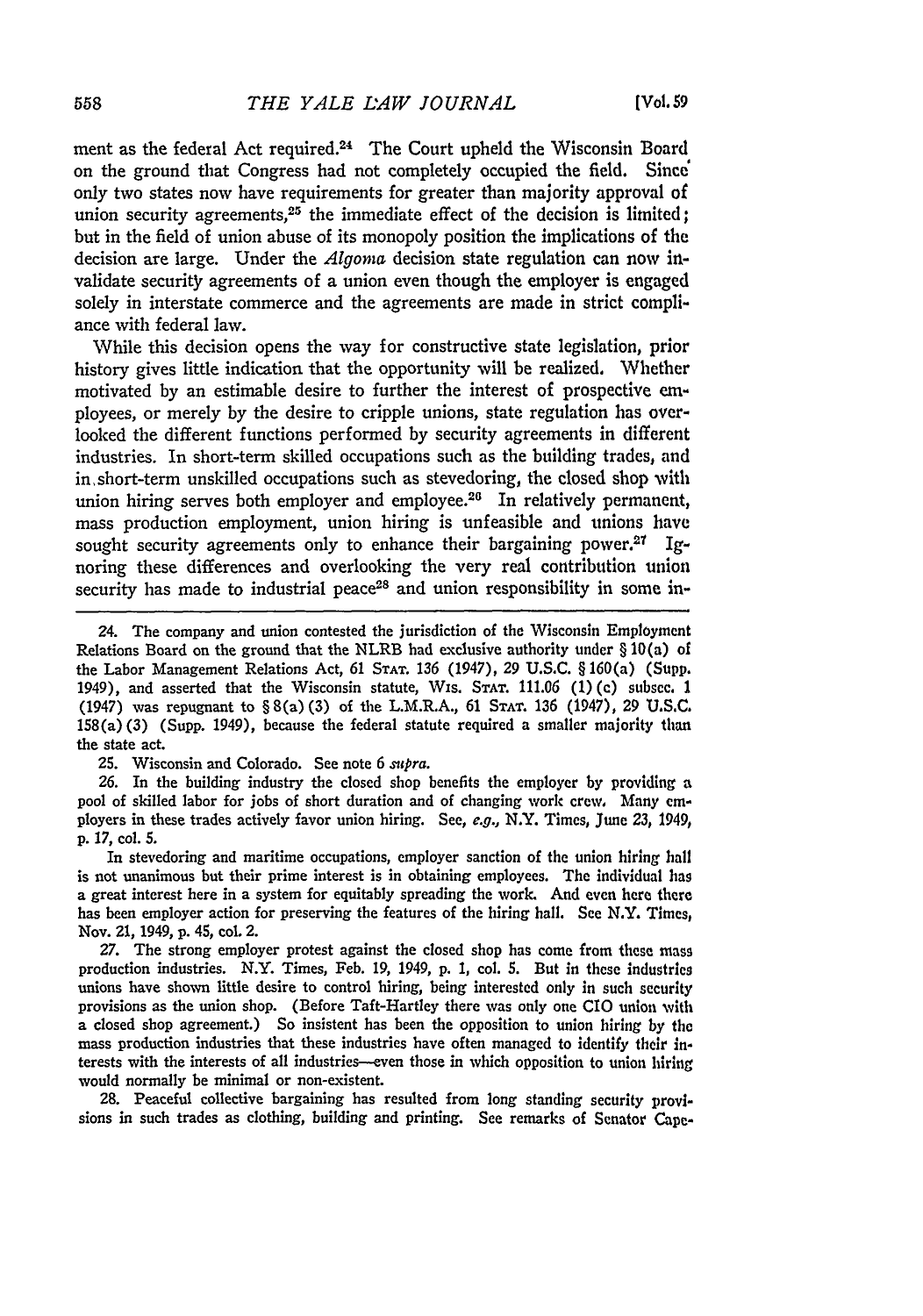dustries, states have bracketed together and outlawed as "monopolistic" all types of union security without any attempt to attack particular evils. $29$  This all-or-nothing regulation has disrupted industrial stability and led to uncertainty in collective bargaining relations.<sup>30</sup>

Failure to distinguish between the institution of union security and union abuse of its secured position has influenced adoption of these arbitrary state policies. Most opposition directed at union security has arisen because of undemocratic union practices and membership discrimination following adoption of a security agreement.<sup>31</sup> Lopping off the foot to save the toe, states often have attempted to regulate these post-security contract abuses **by** abolishing security contracts.<sup>32</sup> Moreover, even these drastic measures often fail to correct the abuse, since most unions strong enough to engage in abusive practices are able to do so even without a security agreement.<sup>33</sup>

hart in 95 Cong. Rec. 8878 (June 30, 1949). Employer sentiment in this regard is typified **by** the editorial in the Chicago Tribune, Nov. 22, 1947: "When the [Taft-Hartley] law was under discussion in Congress **...** we advised against outlawing the closed shop. We did so, among other reasons, because we know that the closed shop worked well in our plant and had worked well for a half century or more. **.. "**

**29.** See Dodd, *Some State Legislatures Go to War--On Labor Unions,* **29** IowA **L.** REv. 148 (1944); Comment, *State Regulation of Labor Unions,* 42 IL. L. REv. **505** (1947).

**30.** Operation of the Taft-Hartley ban on the closed shop illustrates the disrupting effect of "all-or-nothing" legislation. Before the Act, for example, the history of the International Typographical Union was a record of nearly a century of bargaining without serious dispute, constant gains for its members, and increasing public confidence. But since the **Act's** passage the **ITU** has strenuously resisted the attack on its security. Long strikes and extensive litigation have already cost the union **\$11,000,000.** Despite this alarming cost to both the union and the public the Act has completely failed to eliminate the union's abuses and to protect the public interest in establishment of nondiscriminatory admission policies. SEN. REP. No. 99, 81st Cong., 1st Sess., 16-17 (1949).

**31.** See the remarks of the Taft-Hartley "watchdog" committee: "If there is to be a dosed shop (union hiring), then we can hardly permit a closed union." **SEzr.** REP. No. **99,** Part *2,* 81st Cong., 1st Sess. 36 (1949). See also TEL.ER, **A** LAror PoLicy roa AMERICA 138 (1945).

**32.** State bans on the closed shop have hit hardest in occupations 'where union hiring is most important to employer and employee. The public interest in these occupations centers not on who controls hiring but rather on ensuring that qualified individuals are admitted to the union. Rather than outlaw union hiring-which is useful-rational legislation would best serve this public interest **by** keeping the union *"open"* to new members.

**33.** The closed shop was outlawed **by** the Railway Labor Act in **1926** but the brotherhoods continue as bulwarks of racial and other discriminatory practices. Steele v. Louisville & N.R.R., **323 U.S. 192** (1944); Aaron & Komaroff, *Statutory Regulation of Internal Union Affairs--I*, 44 IIL. L. REV. 425, 428-38 (1949).

After two years of struggle and many attempts the International Typographical Union, hardest hit **by** the Taft-Hartley Act ban, has reached a solution. Foremen, who are not covered by the act, have a closed shop and do the hiring. Supposedly they will hire any qualified applicant-but the foremen are strong union men. N.Y. Times, Oct. **29,** 1949, **p.** 1, col 4.

"Bootleg" closed shop agreements, which are just oral understandings, have been widespread since the Taft Act ban. N.Y. Times, March 21, 1949, **p.** 23, col. **2.**